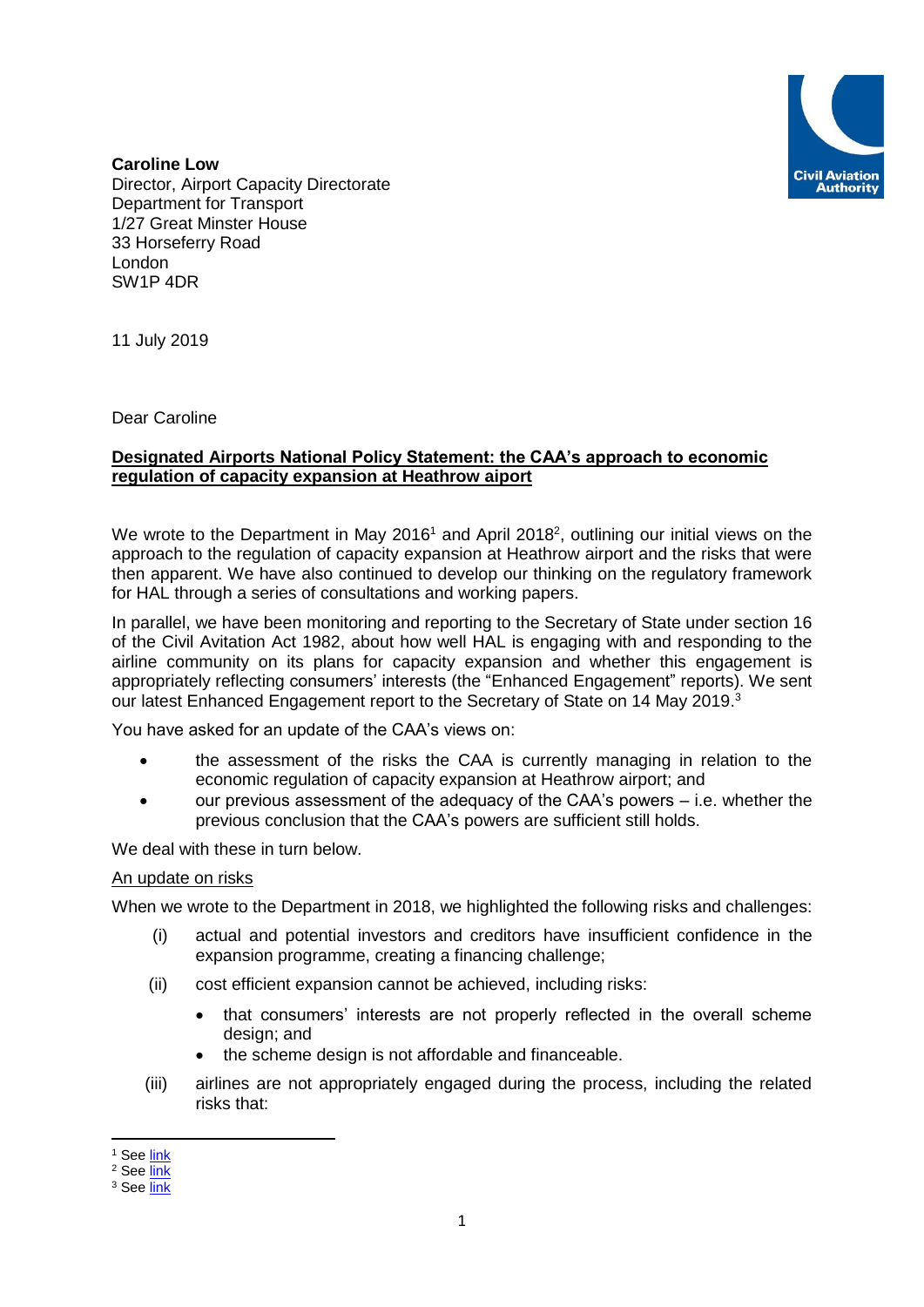- airlines have views that are not aligned with the interests of consumers;
- airlines (and potential third-party developers who are in discussions with them) may become frustrated by a lack of genuine engagement by HAL in considering alternative means of delivering expansion and attempt to obstruct further progress; and
- even if they are fully engaged, alignment is not possible between key stakeholders to produce a legitimate outcome, which might undermine delivery through public criticism or legal challenges.
- (iv) HAL suffers financial distress;
- (v) HAL or its shareholders might stop pursuing the development of new capacity; and
- (vi) political support for expansion might be withdrawn.

While we have further developed aspects of our thinking on the regulatory framework (for instance see our consultations of October 2018<sup>4</sup> and March 2019<sup>5</sup>) and HAL's plans have developed significantly (it has produced its preferred masterplan for consultation) our present view is that the broad risks set out above remain appropriate. Nonetheless, HAL is also reviewing options for the level of its pre-DCO spending and this together with other pressures on the timetable increase the risk of delays to the delivery of an operational third runway at Heathrow compared to HAL's current target date of 2026. Bearing this in mind it is appropriate for us to supplement risk (ii) with a further consideration "that the timetable for opening of new capacity is unduly delayed and/or early expenditure is made prematurely given the wider risks to the programme".

# Our approach to risk management and mitigation

As we noted in our letter of April 2018, our primary approach to managing **risks (i) to (v)** is to use our powers under CAA12. This is supported by our ongoing commitment to maintaining the stability of the regulatory regime where appropriate, for example, through our confirmation that we will continue to use the regulatory asset base and single till that are well understood by investors and airlines. We also noted that Government may have a role to play in the management of some of these risks.

We are also seeking to broadly align our work on the regulatory framework with the wider programme for capacity expansion to allow us to set HAL's next main price control on the basis of the best available information. Bearing this in mind we are working to put in place arrangements (taking account of the commercial deals that have been agreed between HAL and certain airlines) for a two year interim period to apply in 2020 and 2021. This should allow more time to develop the regulatory framework for capacity expansion and for the increased maturity of HAL's plans, and both these factors should help with the management of risks (i) to (v).

Nonetheless, this transitional period does not deal with all the uncertainty about the wider programme timetable and as we have noted above HAL is currently reviewing options for the level of its pre-DCO spending and the overall timetable. If it becomes clear that 2026 is no longer an appropriate target date for the openning of the new runway then we will need to consider whether the timetable for developing HAL's next main price control remains appropriate. There are advantages in avoiding a further transitional period and we may be able to retain an approach of setting the next main price control from the start of 2022 and deal with any uncertainty arising from delays to the wider capacity expansion programme through adjustment mechanisms in the price control. We will make decisions on these matters after HAL provides more information on the options for the timetable and following further discussions with stakeholders. In doing so, we will also be mindful of the advantages of being able to develop the regulatory framework in a way that allows us to best manage risks (i) to  $(v)$ .

1

<sup>4</sup> See CAP [1722.](https://publicapps.caa.co.uk/docs/33/CAP1722%20Economic%20regulation%20of%20capacity%20expansion%20at%20Heathrow%20policy%20update%20and%20consultation.pdf)

<sup>5</sup> See CAP [1782.](http://publicapps.caa.co.uk/docs/33/CAP1782%20March%202019%20.1.pdf)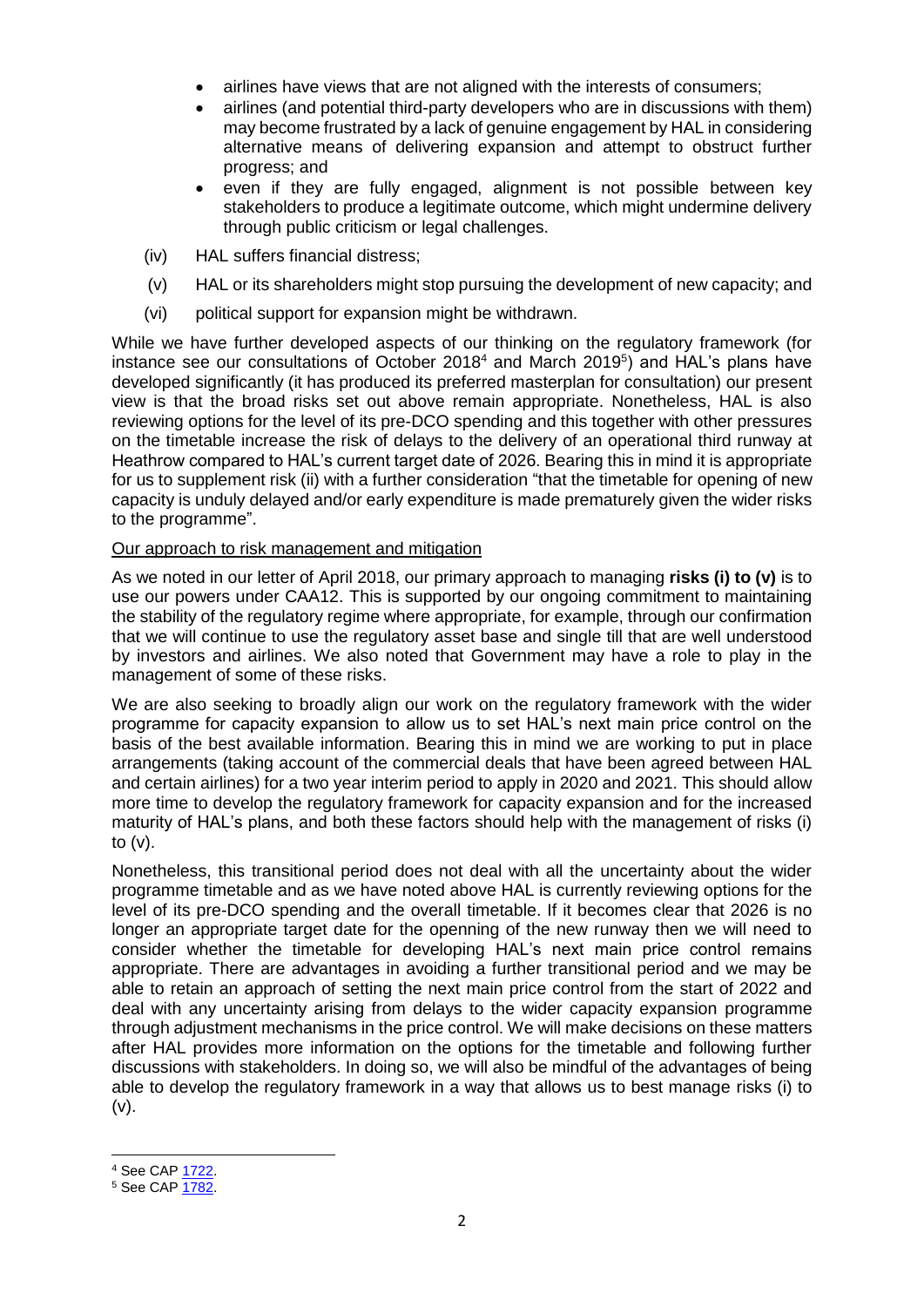In relation to **risk (i)** our primary focus will be on developing an approach to financeability and the cost of capital that allows for the efficient financing of capacity expansion. This will involve identifying regulatory arrangements that provide for reasonable incentives on HAL's management to deliver capacity expansion efficiently but at the same time do not create undue risks that would jeopardise HAL's access to cost effective investment grade debt finance. In this way, we intend to develop a package of regulatory measures that provides for the delivery of capacity expansion at the most efficient level of overall costs – taking account of both financing and capital costs. This approach will be consistent with our statutory duties and should provide the best protection for the interests of consumers. We have appointed Centrus as specialist financial advisors to help us develop a robust approach to financeability that best supports the affordable delivery of the capacity expansion programme at Heathrow airport. HAL has an important role to play in relation to these matters and it is also important that it develops an efficient and affordable plan for capacity expansion, which will help support overall financeability.

For **risk (ii)**, we are continuing to consider appropriate roles for both *ex ante* incentives (i.e. incentives based on HAL bearing a pre-determined share of any variances from the forecast of costs made in setting the price control) and *ex post* incentives (i.e. incentives relying on subsequent review of HAL's spending).<sup>6</sup>

Although HAL has been able to retain an overall budget for enhancement expenditure of about £14 billion (in 2014 prices) for the period to its target date for the opening of the new runway in 2026, its forecasts of pre-DCO costs (which are an important component of the £14 billion) have risen significantly and in response to this, we have published a consultation on early costs and the regulatory timetable (CAP1819) in early July 2019 on these matters. <sup>7</sup> Pre-DCO spending creates particular risks and issues as it may both support timely delivery of capacity expansion, but if HAL were not to be granted consent for its DCO application, then this would be largely wasted expenditure. As noted above, we have asked HAL to review options for the level of this expenditure and the implications of these options for the overall programme timetable and for consumers. There are also other pressures on the programme timetable HAL's current target date for runway opening of 2026.

It is not uncommon for the target dates for the delivery of large infrastucture projects to be revised and these issues do not necessarily reflect issues with the framework for economic regulation. Nonetheless, the established approach to setting price controls and making licence modifications naturally involves a relatively extensive and time consuming process given the importance of both the issues and consultation. In the circumstances where new or modified licence conditions are required, these are likely to take time to implement and this may limit our flexibility in responding to developments in the wider programme. This may be the case with respect to the treatment of early costs in HAL's licence and these matters are discussed further in our July 2019 consultation on early costs and the regulatory timetable.

We have also continued work on the development of a licence condition to reflect consumers' expectations by requiring HAL to conduct its business so as to secure the economical and efficient: (a) operation and maintenance; and (b) timely and appropriate enhancement and development of the airport. The CAA's Board will consider in July whether formally to propose introducing this condition into HAL's licence in July 2019, with the intention that the new condition would come into effect in January 2020.

In June 2019, we also published our latest assessment of affordability and financeability<sup>8</sup>. This is initial analysis and significant uncertainties remain, nonetheless we were able to develop a base case informed by information from HAL's preferred masterplan, with additional illustrative scenarios. The analysis indicates that there are a range of credible scenarios that are both affordable and financeable. There are also scenarios where affordability and financeability would be more difficult and unsurprisingly lower costs and a lower cost of capital lead to greater affordability, but a lower cost of capital can also put pressure on financeability. These

**.** 

<sup>&</sup>lt;sup>6</sup> See the discussion of incentives for capital expenditure efficiency in chapter 2 our [March 2019 Consultation.](http://publicapps.caa.co.uk/docs/33/CAP1782%20March%202019%20.1.pdf)

<sup>&</sup>lt;sup>7</sup> See [link.](https://www.caa.co.uk/Commercial-industry/Airports/Economic-regulation/H7/Consultations-and-policy-documents/)

<sup>8</sup> See [CAP 1812.](http://publicapps.caa.co.uk/docs/33/CAP1812_Heathrow_expansion_affordability.pdf)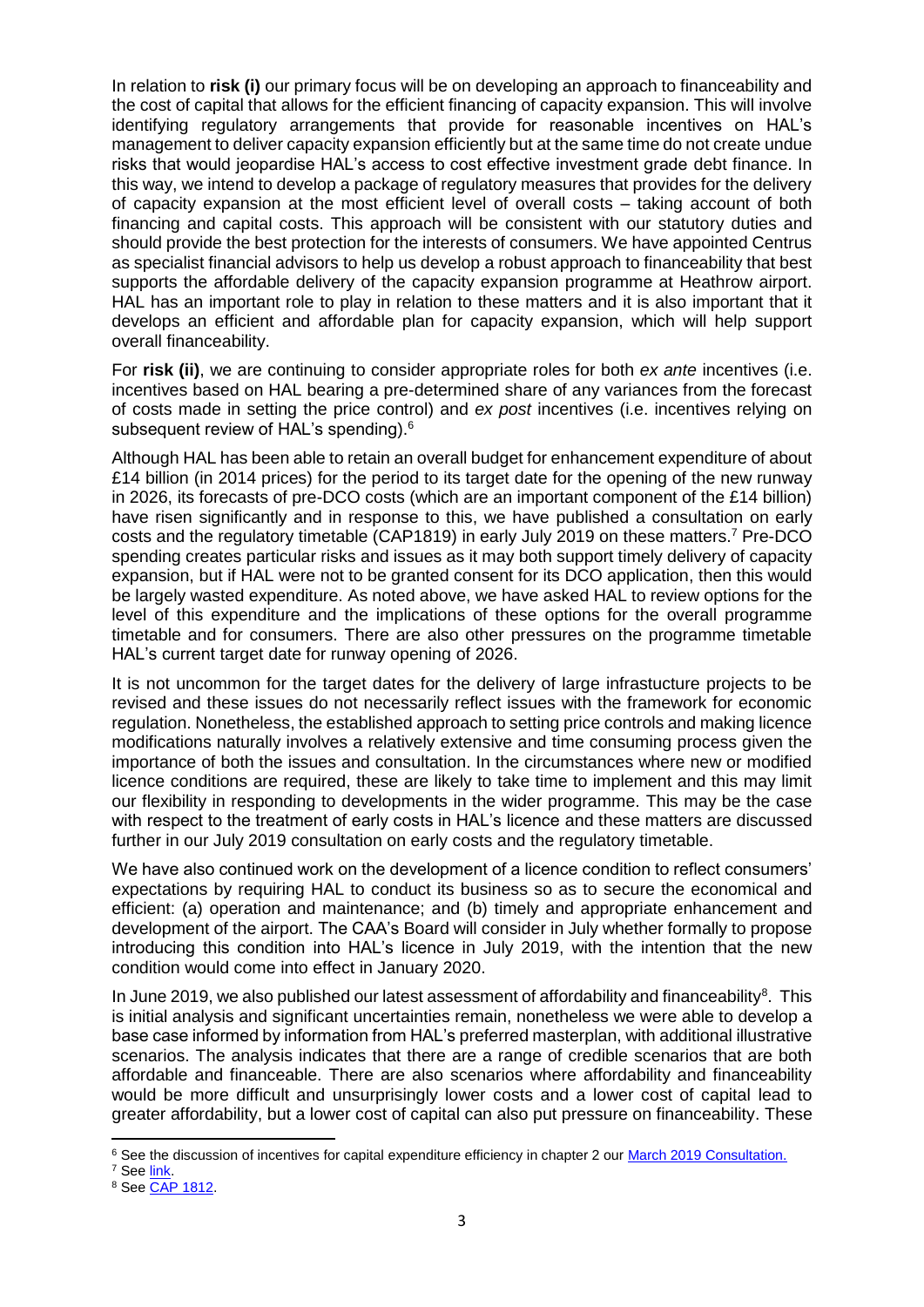broad findings are consistent with the results of the assessment in our April 2018 Consultation of these matters. We will further develop our assessment of affordability and financeability as our work to develop the regulatory framework and price control arrangements for HAL continues.

We have also asked the Consumer Challenge Board (CCB) to review HAL's approach to consumer engagement and report on how well the interests of consumers are reflected in its preferred masterplan.

We are seeking to manage **both risks (ii) and (iii)** through:

- our ongoing monitoring and reporting $9$  to the Secretary of State on how well HAL is engaging with and responding to the airline community on its plans for capacity expansion and whether this engagement is appropriately reflecting consumers' interests (Enhanced Engagement);
- the particular emphasis of our May 2019 Enhanced Engagement report on the importance of HAL delivering high quality and timely information to support the M5a gateway in early 2020, when airlines will have a formal opportunity to express their commercial views on the overall viability of the scheme, including in relation to operability, deliverability and affordability. We are working with HAL and the airlines to monitor information sharing leading to the M5 process to help ensure any issues with respect to the timely delivery of high quality information are properly addressed; and
- our continuing expectation that HAL will stand by its public commitment to engage in good faith with the airlines and third parties coming forward wishing to develop alternative commercial arrangements for the delivery of elements of the capacity expansion programme, and we will review any evidence that it has not done so (with a view to establishing whether this provides evidence of inefficiency).

We remain conscious that, given the scale and complexity of the capacity expansion programme at Heathrow airport, there will be risks to delivery, including the possibility of legal challenge to the regulatory and/or planning processes. Encouraging good quality engagement between all stakeholders should help manage these risks and HAL has a particularly important role to play in properly managing these risks. Nonetheless, the section below on enhancements to the regulatory framework notes some of the challenges arising from the proposals being brought forward by the Arora Group in relation to "Heathrow West".

In relation to **risk (iv)**, we have noted above our approach to taking account of financeability in developing the overall regulatory framework and we also intend to publish a working paper on the financial resilience and ring fencing arrangements applicable to HAL in the near future. Although we continue to regard the residual risks of financial distress of HAL as being relatively low, if it were to occur, the regulatory framework would only be able to provide limited mitigating actions and we or other stakeholders might request Government action to help protect the interests of consumers.

We have previously discussed our view that **risk (v)** includes a risk that HAL or its investors will "hold out" for a better regulatory settlement or Government support before continuing with capacity expansion. This could happen at any stage of the process, although once HAL has spent significant sums and we start to formulate proposals for a new price control, this becomes a riskier strategy for HAL to pursue. Our approach to the regulatory treatment of HAL's planning costs and other pre-DCO spending is discussed further in our July 2019 consultation on early costs and the regulatory timetable.

However, as we have said before, the CAA12 cannot be used to compel investors to make the scheme of capacity expansion happen. If the Government wishes to put the promoter under an obligation to deliver, it will need to rely on other levers, as in other sectors.

Finally, **Risk (vi)** will need to be mitigated by the Government, the successful promoter, the airlines and the CAA all working together.

1

<sup>&</sup>lt;sup>9</sup> See [link](https://www.caa.co.uk/Commercial-industry/Airports/Economic-regulation/H7/Enhanced-Engagement-Section-16/) for our Enhanced Engagement/Section 16 reports.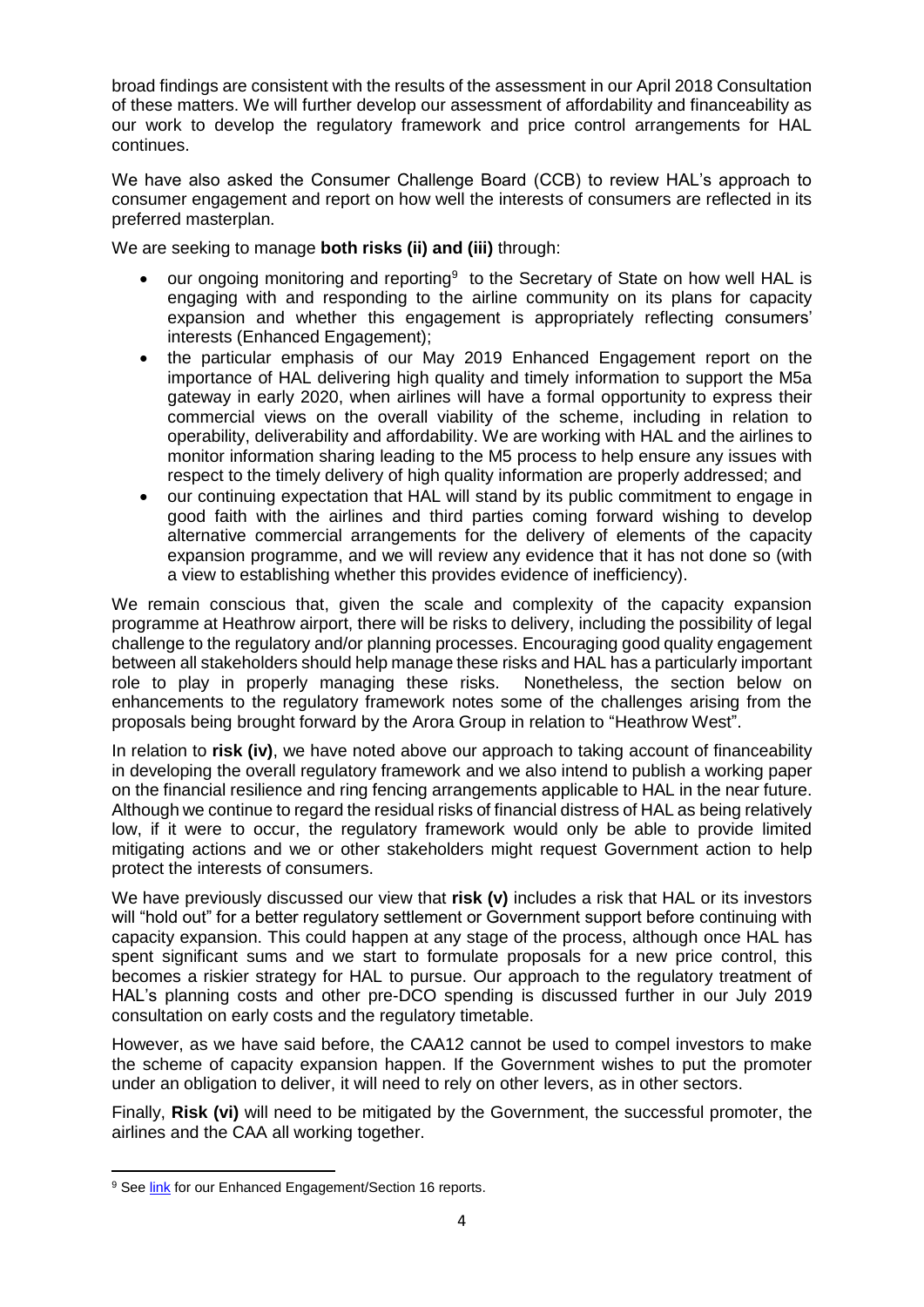### Enhancements to the regulatory framework

As we have noted above, the CAA's work in relation to the economic regulation of new runway capacity at Heathrow airport is conducted in accordance with its primary duty under the CAA12 to further the interests of present and future consumers, as well as our other duties. Any decision that the CAA makes in relation to economic regulation will be subject to public law principles that ensure that the CAA must act within its powers.

While the CAA's licensing framework remains the primary tool for managing the economic risks around the development of new capacity, the licence conditions which could be used will mostly not be in place until the full price control for the development of new capacity is in place, currently anticipated to commence in 2022. As noted above, we have consulted on the possible introduction of a new licence condition from the start of 2020 requiring HAL to conduct its business in a way that is economical and efficient. Nonetheless, the framework presently contained in HAL's licence will be of only very limited direct assistance in managing the risks identified above.

While we continue to make significant progress with developing and consulting on policy. which is an essential stage in the licence modification process, we will need to go through the processes required by the CAA12 to put in place the licence modifications that are necessary or expedient to deal with the issues raised by the development of new capacity, and any such modifications will be subject to the rights of appeal held by HAL and materially affected airlines to the Competition and Markets Authority. As noted in the discussion above on the regulatory treatment of HAL's pre-DCO costs, in the circumstances where new or modified licence conditions are required these are likely to take time to implement and this may limit our flexibility in responding to developments in the wider programme.

We also note that the proposals being developed by the Arora Group in the form of its Heathrow West development may create additional uncertainty in relation to a number of the risks outlined above. It may also create the potential for additional legal challenges to the expansion programme more generally. In this context, we note that neither the regime under the Planning Act 2008 or CAA12 were designed to manage the issues raised by competing developments and this may raise relatively novel legal and procedural questions. As noted above, we have published a Technical Information Note<sup>10</sup> which seeks to give some guidance on our approach to these matters, but there remains significant uncertainty in this area, not least because our assessment is that the Heathrow West proposal is at a relatively early stage of development, as we noted in our March 2019<sup>11</sup> consultation.

As we have noted before, even if it were to become clear that there may be merit in amending CAA12 in the interests of consumers Government would need to carefully consider the impact of change, including whether it would delay capacity expansion and what the effect of those impacts would be on the interests of consumers. In any event, new powers may be contentious and difficult to implement in a timely way, all the more so as the programme for expansion progresses and given the current Parliamentary timetable and agenda. Bearing the above in mind (including the difficulties in making changes to primary legislation) we have not identified specific changes to the CAA12 that would better facilitate the timely delivery of capacity expansion at Heathrow airport.

### Ongoing relationship with the Department

In the delivery of new runway capacity, we acknowledge that the Government's role is an enabler and that the designation of the NPS was a key step in the process. The CAA will continue its current approach of working closely with the Department throughout the development of the project. This will include continuing our dialogue with your team on the issues discussed in this letter as the programme for capacity expansion at Heathrow airport progresses.

1

<sup>10</sup> Se[e link.](https://www.caa.co.uk/uploadedFiles/CAA/Content/Accordion/Standard_Content/Commercial/Airports/Files/TechnicalInformationNote-HeathrowCapacityExpansion.pdf)

<sup>11</sup> See CA[P 1782.](http://publicapps.caa.co.uk/docs/33/CAP1782%20March%202019%20.1.pdf)